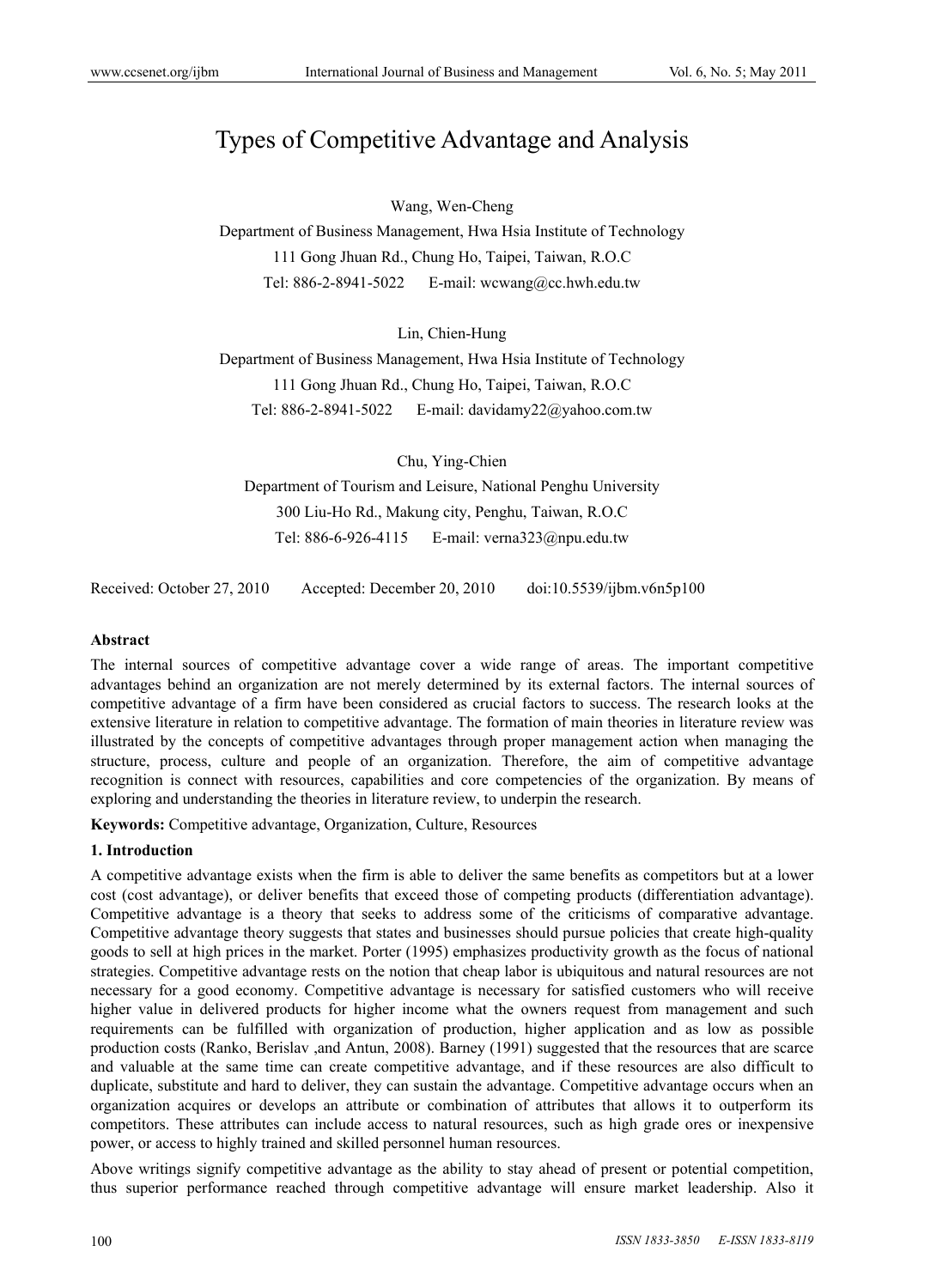provides the understanding that resources held by a firm and the business strategy will have a profound impact on generating competitive advantage. Differentiation strategy is usually developed around many characteristics such as product quality, technology and innovativeness, reliability, brand image, firm reputation, durability, and customer service, which must be difficult for rivals to imitate (Mose, 2010). A firm implementing a differentiation strategy is able to achieve a competitive advantage over its rivals because of its ability to create entry barriers to potential entrants by building customer and brand loyalty through quality offerings, advertising and marketing techniques. Thus, a firm that implements a differentiation strategy enjoys the benefit of price-inelastic demand for its product or service. In addition, Barney (1991) emphasized the ability of firms to establish entry obstruction in order to prevent imitation from its competitors and take advantage of their resource for the purpose of sustaining the international competitive advantage. In this paper is going to probe the internal factors of managerial action to gain competitive advantage. Discussion about the technology and innovation, human resources, organizational structure resources factors to see how they contribute to the competitive advantage and the relationships in between.

#### **2. Sources of competitive advantage**

#### *2.1 Technology and innovation for competitive advantage*

The term innovation has a commercial aspect different from scientific research. Innovation has a very important role in economic development of countries, because innovative companies, through commercializing their research and development results, are creating new and nonexistent value. Furthermore these same companies are getting an important share of the newly created value. By this way, they are mainly creating wealth for themselves, for their country and for the world. Innovation includes both product / service and process innovations. Product innovations are products that are perceived to be new by either the producer or the customer; the latter includes both end-users and distributors. Process innovation refers to new processes which either reduce the cost of production or enable the production of new products (Harmsen, Grunert, and Declerck, 2000). In spite of the increasing importance of innovation and the role played by technological capabilities in a firm's growth trajectory, little is known how technological innovation in different organizations is driven by their technology strategy, the plan that guides the accumulation and deployment of technological resources and capabilities (Dasgupta, Sahay, and Gupta, 2009).

That is, the most innovative firms engage in a continual search for better products, services, and ways of doing things. They try to continuously upgrade their internal capabilities and other resources. Aggregate innovative capacity of a nation is derived from the collective innovative capacity of its firms. The more innovative firms a nation has, the stronger that nation's competitive advantage. Innovation also promotes productivity, the value of the output produced by a unit of labor or capital. The more productive a company is, the more efficiently it uses its resources. The more productive the firms in a nation are, the more efficiently the nation uses its resources (Knight, 2007). Innovation and entrepreneurial activity are the engines of long-run economic growth. Often, entrepreneurs first commercialize innovative new products and processes, and entrepreneurial activity provides much of dynamism in an economy. For example, the economy of the United States has benefited greatly from a high level of entrepreneurial activity, which has resulted in rapid innovation in products and processes.

#### *2.2 Human resources for competitive advantage*

Human resources are a term used to describe the individuals who comprise the workforce of an organization, although it is also applied in labor economics to, for example, business sectors or even whole nations. Firms can develop this competitive advantage only by creating value in a way that is difficult for competitors to imitate. Traditional sources of competitive advantage such as financial and natural resources, technology and economies of scale can be used to create value. However, the resource-based argument is that these sources are increasingly accessible and easy to imitate. Thus they are less significant for competitive advantage especially in comparison to a complex social structure such as an employment system. If that is so, human resource policies and practices may be an especially important source of sustained competitive advantage (Jackson and Schuler, 1995).

Within the best practices approach to strategic HRM, the first practice, internal career opportunities, refers to the organizational preference for hiring primarily from within. Second, training systems refers to whether organizations provide extensive training opportunities for their employees or whether they depend on selection and socialization processes to obtain required skills. Third, appraisals are conceptualized in terms of outcome-based performance ratings and the extent to which subordinate views are taken into account in these ratings. Fourth, employment security reflects the degree to which employees feel secure about continued employment in their jobs. Although formalized employment security is generally on the decline, organizations may have either an implicit or an explicit policy. Fifth, employee participation, both in terms of taking part in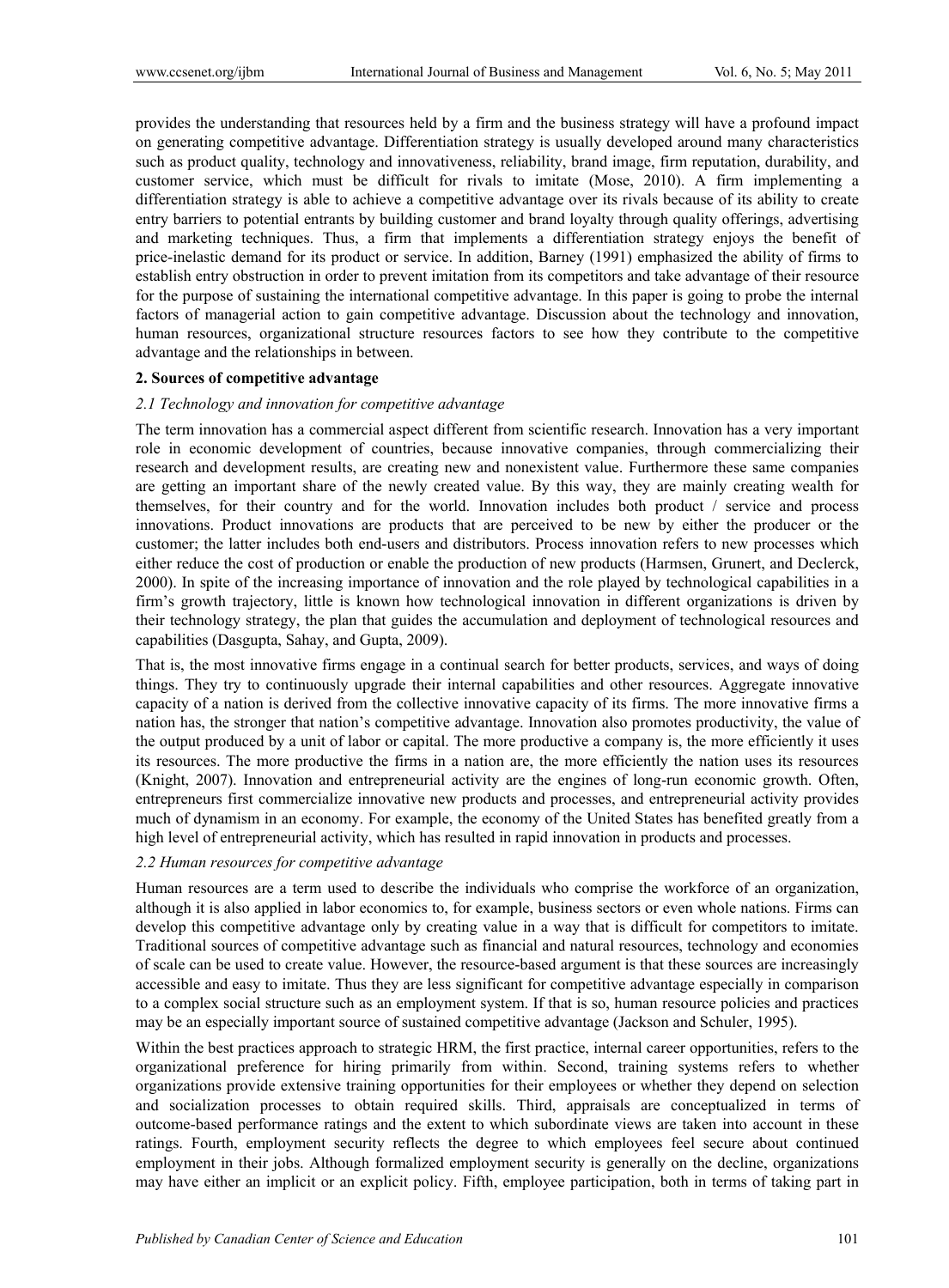decision making and having opportunities to communicate suggestions for improvement, has emerged as a strategic HRM practice. Sixth, job description refers to the extent jobs are tightly and clearly defined so that employees know what is expected of them. Finally, profit sharing reflects the concern for overall organizational performance on a sustainable basis. (Akhtar1, Ding, and Gloria, 2008) Ulrich and Yeung (1989) argue that the future HR professional will need four basic competencies to become partners in the strategic management process. These include business competence, professional and technical knowledge, integration competence and ability to manage change. Human Resources seeks to achieve this by aligning the supply of skilled and qualified individuals and the capabilities of the current workforce, with the organization's ongoing and future business plans and requirements to maximize return on investment and secure future survival and success. In ensuring such objectives are achieved, the human resource function purpose in this context is to implement the organization's human resource requirements effectively but also pragmatically, taking account of legal, ethical and as far as is practical in a manner that retains the support and respect of the workforce.

#### *2.3 Organizational structure for competitive advantage*

Organizations are a variant of clustered entities. An organization can be structured in many different ways, depending on their objectives. The structure of an organization will determine the modes in which it operates and performs. Organizational structure allows the expressed allocation of responsibilities for different functions and processes to different entities such as the branch, department, workgroup and individual. Individuals in an organizational structure are normally hired under time-limited work contracts or work orders, or under permanent employment contracts or program orders. Also, this correlate of changing structures and processes is reinforced by increased competitive pressure forcing companies to focus on their core competencies, redrawing their boundaries around what constitute and support their competitive advantage. This pressure is reflected in the changing organizational structures from a functional to a multi-divisional one, through the shifting of business towards smaller, decentralized units. When superior skills or resources exist outside the company, firms are making increased use of strategic alliances to supplement and sometimes enhance their own competencies. Whenever by alliances, outsourcing or downscoping, firms appear to be drawing in their boundaries around narrower spheres of activities (Petison and Johri, 2006).

An effective organizational structure shall facilitate working relationships between various entities in the organization and may improve the working efficiency within the organizational units. Organization shall retain a set order and control to enable monitoring the processes. Organization shall support command for coping with a mix of orders and a change of conditions while performing work. Organization shall allow for application of individual skills to enable high flexibility and apply creativity. When a business expands, the chain of command will lengthen and the spans of control will widen. When an organization comes to age, the flexibility will decrease and the creativity will fatigue. Therefore organizational structures shall be altered from time to time to enable recovery. If such alteration is prevented internally, the final escape is to turn down the organization to prepare for a re-launch in an entirely new set up.

## **3. Strategies for Competitive Advantage**

The differentiation and cost leadership strategies seek competitive advantage in a broad range of market or industry segments. By contrast, the differentiation focus and cost focus strategies are adopted in a narrow market or industry. A firm positions itself by leveraging its strengths. Porter (1985) has argued that a firm's strengths ultimately fall into one of two headings: cost advantage and differentiation. By applying these strengths in either a broad or narrow scope, three generic strategies result: cost leadership, differentiation, and focus. These strategies are applied at the business unit level. They are called generic strategies because they are not firm or industry dependent. The following Porter's generic strategies:

## *3.1 Strategy - Differentiation*

This strategy involves selecting one or more criteria used by buyers in a market - and then positioning the business uniquely to meet those criteria. This strategy is usually associated with charging a premium price for the product - often to reflect the higher production costs and extra value-added features provided for the consumer. Differentiation is about charging a premium price that more than covers the additional production costs, and about giving customers clear reasons to prefer the product over other, less differentiated products. Firms that succeed in a differentiation strategy often have the following internal strengths:

- Access to leading scientific research.
- Highly skilled and creative product development team.
- Strong sales team with the ability to successfully communicate the perceived strengths of the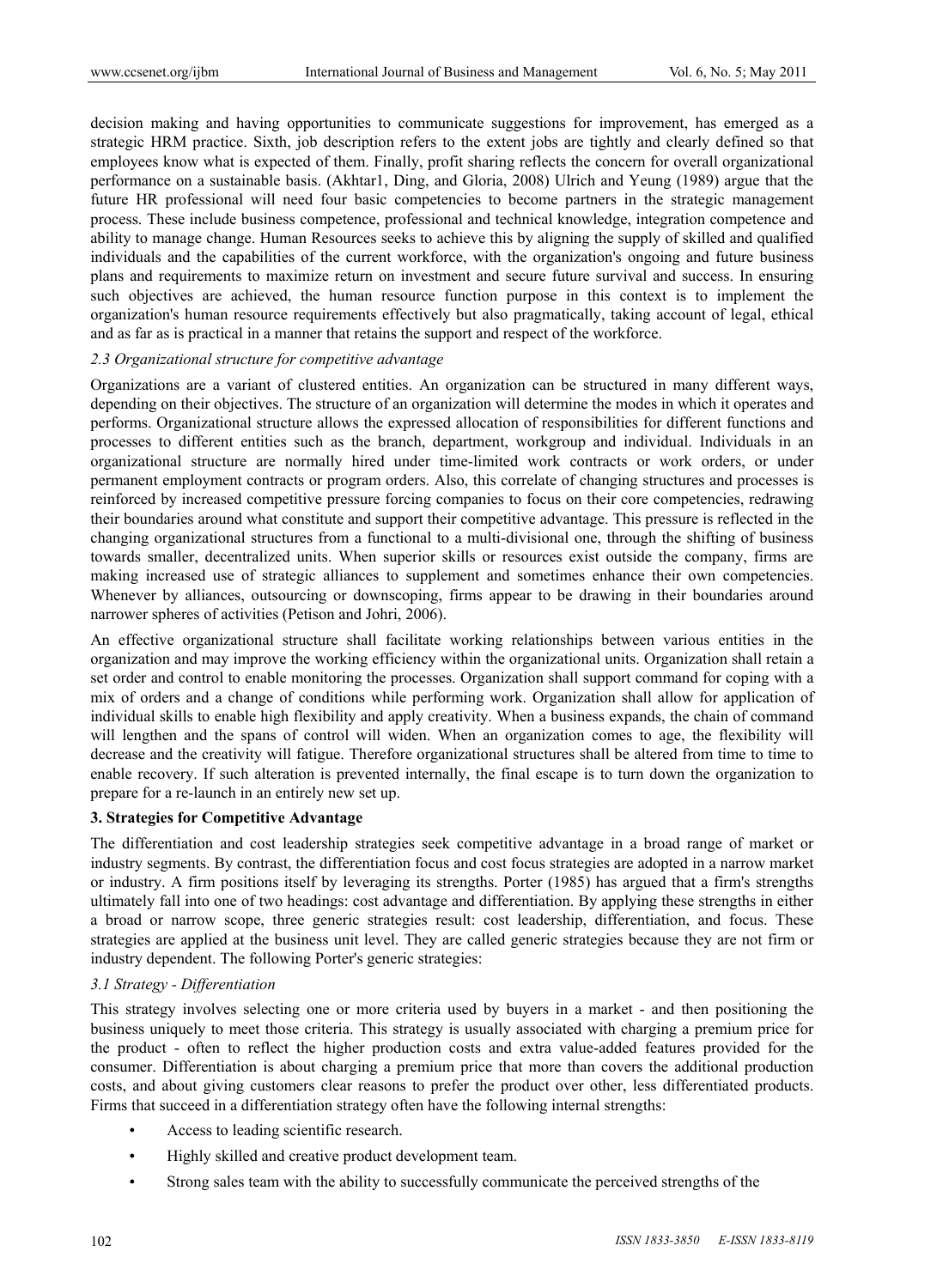product.

Corporate reputation for quality and innovation.

# *3.2 Strategy - Cost Leadership*

With this strategy, the objective is to become the lowest-cost producer in the industry. Many (perhaps all) market segments in the industry are supplied with the emphasis placed minimising costs. If the achieved selling price can at least equal (or near) the average for the market, then the lowest-cost producer will (in theory) enjoy the best profits. This strategy is usually associated with large-scale businesses offering standard products with relatively little differentiation that are perfectly acceptable to the majority of customers. Occasionally, a low-cost leader will also discount its product to maximise sales, particularly if it has a significant cost advantage over the competition and, in doing so, it can further increase its market share. Firms that succeed in cost leadership often have the following internal strengths:

- Access to the capital required making a significant investment in production assets; this investment represents a barrier to entry that many firms may not overcome.
- Skill in designing products for efficient manufacturing, for example, having a small component count to shorten the assembly process.
- High level of expertise in manufacturing process engineering.
- Efficient distribution channels.

## *3.3 Strategy - Differentiation Focus*

In the differentiation focus strategy, a business aims to differentiate within just one or a small number of target market segments. The special customer needs of the segment mean that there are opportunities to provide products that are clearly different from competitors who may be targeting a broader group of customers. Companies following focused differentiation strategies produce customised products for small market segments.

They can be successful when either the quantities involved are too small for industry-wide competitors to handle economically, or when the extent of customisation (or differentiation) requested is beyond the capabilities of the industry-wide differentiator. The important issue for any business adopting this strategy is to ensure that customers really do have different needs and wants - in other words that there is a valid basis for differentiation and that existing competitor products are not meeting those needs and wants.

## **4. Strategy** - **Cost Focus**

Companies that compete by following cost leadership strategies to serve narrow market niches generally target the smallest buyers in an industry (those who purchase in such small quantities those industry-wide competitors cannot serve them at the same low cost). Here a business seeks a lower-cost advantage in just on or a small number of market segments. The product will be basic - perhaps a similar product to the higher-priced and featured market leader, but acceptable to sufficient consumers.

## **5. Conclusion**

This paper has proposed for exploring the relationship between competitive advantage and technological innovation. Competitive advantage cannot work in isolation to lead to innovation. It should be complemented by various organizational factors for competitive advantage. Technology strategy of an organization can be understood by analyzing the technological innovation process. The paper highlights the importance of combining competitive advantage and sources of analysis. HR and training & development policies can be modulated so as to support the technology strategy for innovations. A synergy between management of technology and management of softer aspects would benefit the organization.

Keeping the advantage require that the sources are broaden and their sources enhanced, lifting them in the hierarchical scale to more sustainable types. Also it requires changes, it requires that the company exploits the tendencies of the sector instead of ignoring them; it requires that the company invest in order to block the routes which represent a path for attack. The company might have top destroy old advantages in order to create new ones of high order level (Porter, 1990). To sum up, it is reasonable for a firm to understand the sources of competitive advantage first as it help a firm to evaluate itself the probability of acquiring the needed competitive advantage. It is believed that one can have enough ability to analysis the internal and external factors that may help a firm to gain the competitive advantage. It is worth mentioned that each generic source of competitive advantage is not necessary to be independent, instead, can work together to create the most competitive advantage for a firm.